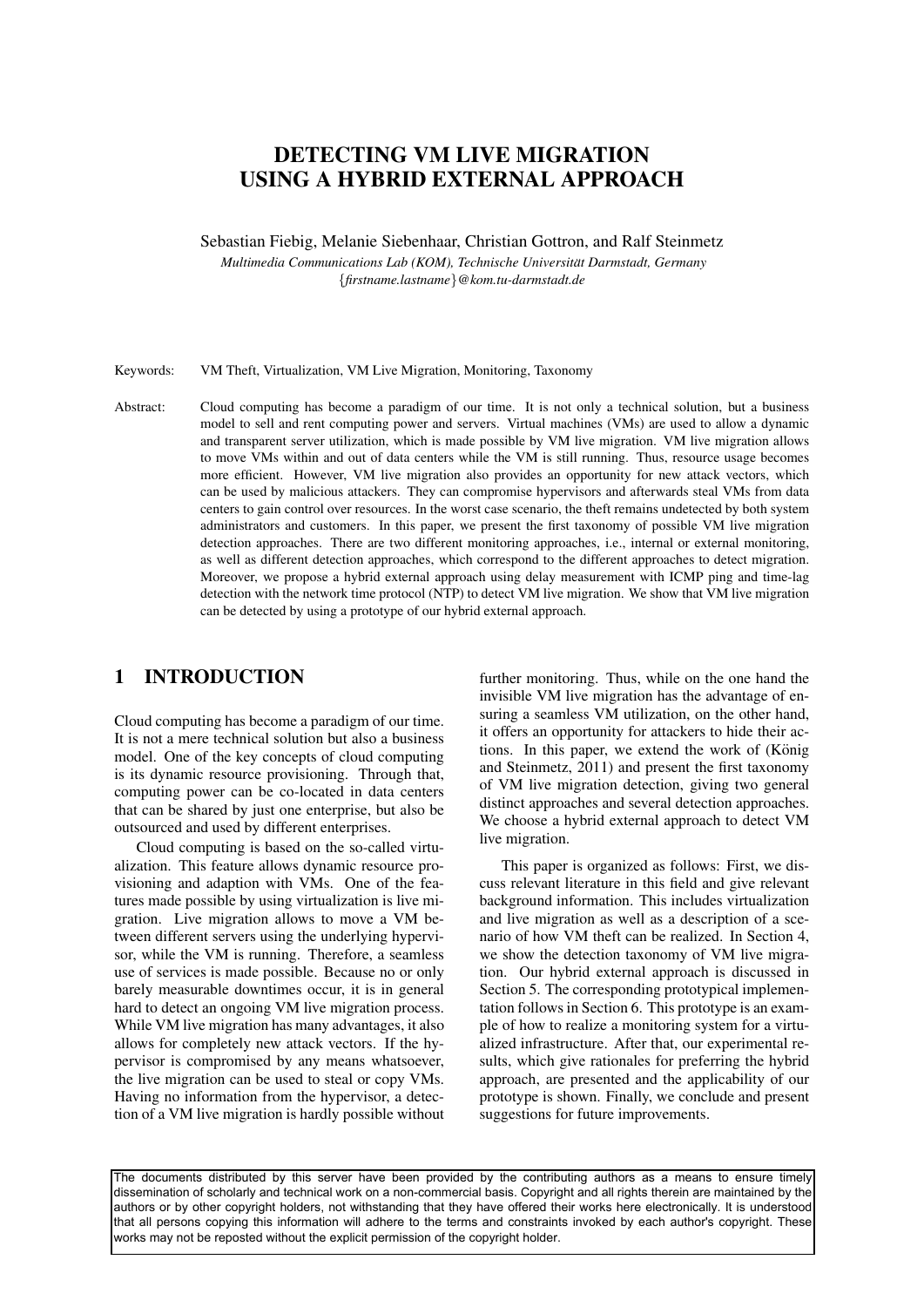## 2 RELATED WORK

An overall summary of the different types of virtual migration exploitation is given in (Oberheide et al., 2008). Oberheide et al. describe three general attack vectors: Control Plane, Data Plane, and Migration Module. These differ in the way the migration process is compromised.

There are several publications covering the problem of malicious hypervisors as well as countermeasures to prevent attacks on them. (Xia et al., 2012) show the attack vector of rollback attacks, i.e., reestablishing a previous state of a VM without the user's awareness. This can lead to a state with open security holes. Xia et al. propose a so-called safe logging to prevent such rollback attacks on VMs. (Wang et al., 2010) describe a mechanism for securing the process of VM migration. The process is measured by using specific policies, e.g., allowed user roles that can migrate or allowed target hosts for the migration process. A general overview of cloud computing security is given by (Tsai et al., 2012).

The performance of VM live migration depends on a number of metrics. Two key parameters determining the speed of live migration are memory changes, namely the page dirty rate, and the network transfer speed, which both have a non-linear influence on the migration performance (Akoush et al., 2010).

 $(K\ddot{o}n)$  and Steinmetz, 2011) show that  $ICMP$ ping is an appropriate mechanism to detect the live migration of VMs. The round-trip time of pings shows a higher average while migrating and at the end of the migration process packets might be lost. ICMP ping was also used as detection characteristic by (Nirschl, 2011). König et al. have discovered that the CPU load does not highly influence the ICMP ping round-trip times if it is made sure that as few memory changes as possible occur. This can be seen as corresponding to the fact that the VM live migration performance can be predicted without taking the CPU load into consideration (Akoush et al., 2010).

In previous publications, it has been shown that it is possible to use appropriate mechanisms to automatically detect changes in pings in order to detect a VM live migration (Gottron et al., 2012). Administrators can use this to monitor their server infrastructure and to apply countermeasures if needed, e.g., in case a malicious migration is happening.

To the best of our knowledge, in Section 4 the first taxonomy of different VM live migration detection approaches is given.

#### 3 BACKGROUND

In this section, the VM live migration process is discussed and a simplified migration sequence for this paper is introduced. Additionally, an attacker scenario for VM theft is proposed to show how a malicious migration is realized.

The VM live migration process is described by (Clark et al., 2005) using six steps. For the understanding of this paper, the VM live migration can be divided in only three phases:

- 1. Memory Copy: Memory copy and mapping from source to target host while the VM runs on the source host. Detecting a migration in this phase is preferable, because only then the full migration can be prevented. Nevertheless, a detection is more difficult in this phase.
- 2. CPU Copy: Stopping the CPU and copy registers from source to target host. In this phase, the VM must be stopped, which causes detectable traces. These can be more easily tracked.
- 3. Switch: Removing the VM from the source host and starting the VM on the target host. After this phase, the VM runs on a new host. If the new host is not identical in software and hardware, these changes could be detected.

The three phases are the basis for the understanding of the detection taxonomy and experiments. Nevertheless, a detection of the live migration process even after phase 3 is important to prevent further damage.

In the following, a possible scenario for a VM theft is discussed. The steps for a successful attempt to steal a VM from a cloud infrastructure are as follows (see Figure 1 for a structure of the scenario):

- 1. Compromise the hypervisor migration module to gain access over the migration management.
- 2. Optional: Setup a corresponding subnet agent in the hypervisor network (as described in (Silvera et al., 2009)) to support migration across different subnets.
- 3. Migrate the VM to another host, that can be located in another subnet.

The attacker does not necessarily need to be an outsider, the cloud provider himself could be the attacker. He/she could try to optimize the resource utilization in his/her data center. In order to do so, he/she could move VMs out of overloaded European data centers to the USA without consent and knowledge of the SaaS (Software as a Service) provider and SaaS user. This becomes even worse when EU data protection directives must be obeyed. Given that, the cloud provider has the possibility to more or less hide all of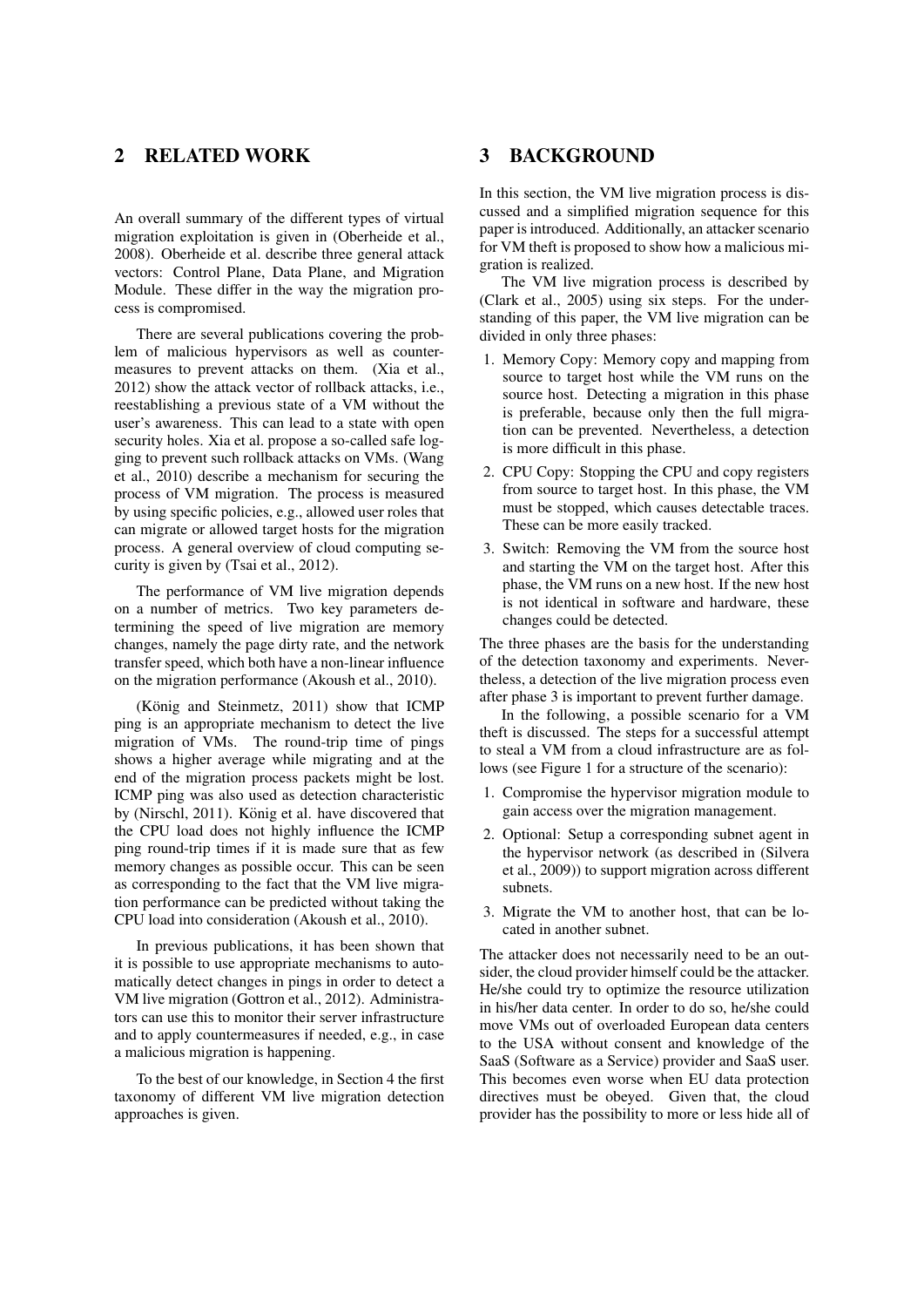

Figure 1: A scenario for VM theft to a different subnet (based on (Silvera et al., 2009)).

his/her actions. Compared to an attack coming from outside, this scenario is also easier to realize. With this slightly changed scenario, the hypervisor does not even need to be compromised. The cloud provider could simply present wrong information to the SaaS provider.

## 4 VM LIVE MIGRATION TAXONOMY

We now present the first taxonomy of VM live migration detection. There are two general monitoring approaches and four detection approaches that can be distinguished when trying to detect a live migration of VMs (see Figure 2):

- Internal Approach: When using an internal detection approach, a monitor inside of a VM is used to detect a malicious migration. These approaches include hypervisor detection, hardware detection, time-lag detection, and delay measurement. Internal approaches have the advantage of lower network usage and of not needing an extra monitoring server. They do not apply, however, if only a copy attack is performed to copy a consistent state of VMs leaving the original VM untouched.
	- Hypervisor Detection: Different types of hypervisors have different fingerprints (e.g., (Ferrie, 2006)) that can be used to detect a change or replacement of the hypervisor, e.g. another version.
	- Hardware Detection: Hardware benchmarks can be used to reveal a changed server configuration. They could for example reveal a changed CPU execution speed or link speed of the new physical host of the VM. This can be seen as the so-called VM footprint (Sonnek

and Chandra, 2009). Two different footprints can be distinguished between the – dynamically changing, but location independent – amount of resources a VM wants to use (virtual footprint) and the amount of resources the VM actually uses on its physical host (physical footprint). Migrating a VM to a different host may lead to a changed physical footprint, which would then be detectable.

- Time-lag Detection: Measure the NTP time to detect a lag in time. In phase 2 of the migration process, the VM is stopped for a certain amount of time and is then started on a new host again. Being stopped for a certain amount of time leads to a sudden time-lag, which can reveal a migration.
- Delay Measurement: This is the original approach described in (König and Steinmetz, 2011) applying internal monitoring to defined network entities.
- External Approach: When using an external detection approach, mechanisms outside the supervised VMs are used to detect a malicious migration. The detection approaches are the same, but the specific realization differs. External approaches need an extra server to monitor VMs, but therefore not every VM needs to monitor itself.



Figure 2: VM Live Migration Taxonomy that distinguishes between monitoring approach and detection approach. Former describes from where and latter how to monitor.

All these approaches allow either for a detection while live migration is in progress or only when the migration has been finished. Obviously, detection approaches that detect a change in the VM environment (e.g., hypervisor detection) are only able to detect migration after the last phase.

## 5 HYBRID EXTERNAL APPROACH

We use a combined approach of delay measurement with ICMP ping and time-lag measurement using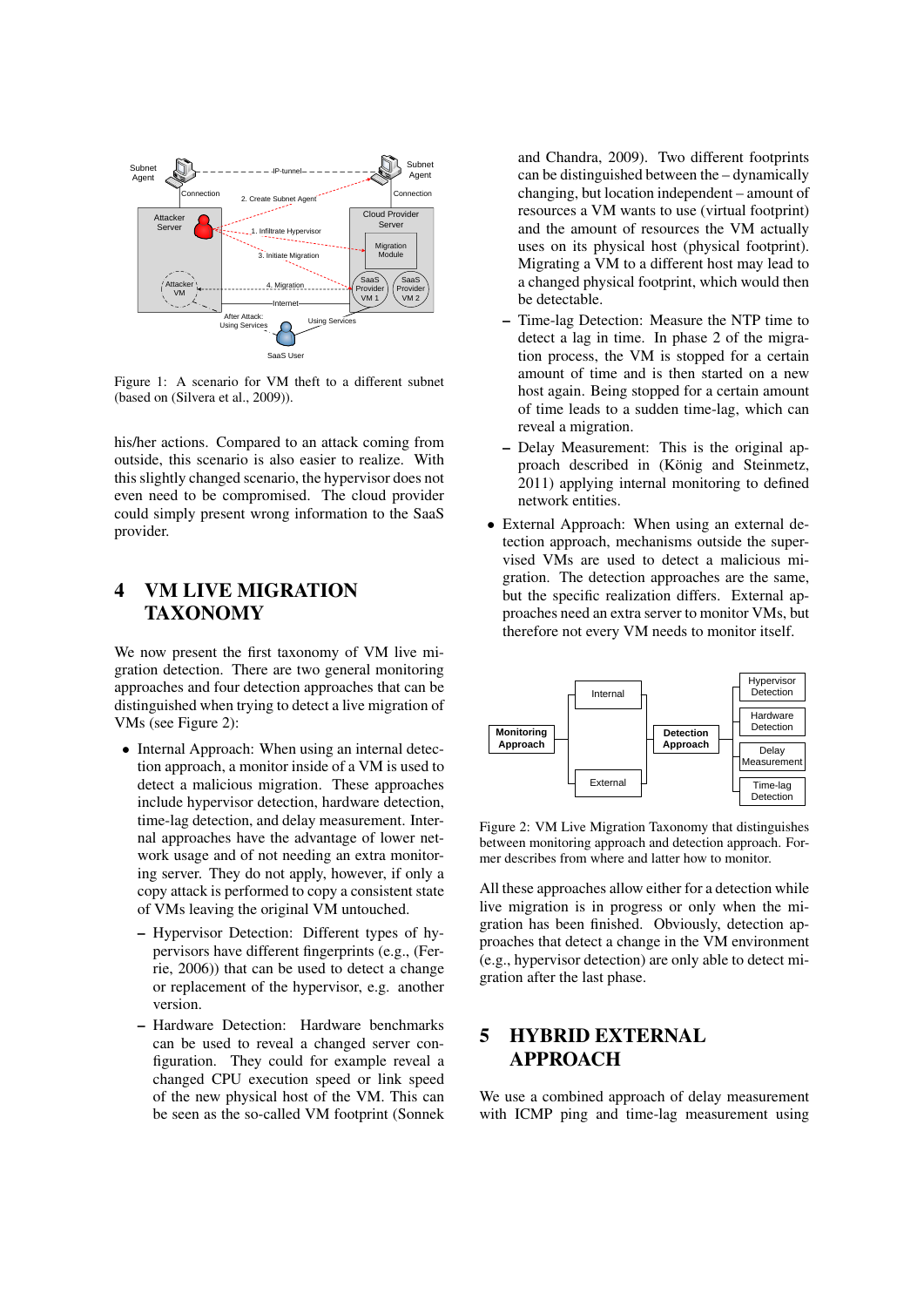NTP to detect a malicious VM live migration. Because the delay measurement using ICMP ping has the disadvantage of needing a relative high monitoring frequency, the second approach is added. Thus, we can use a lower interval for the first approach and be nevertheless sure to detect a migration.

Based on the work of (König and Steinmetz, 2011) and similar to (Nirschl, 2011), we use the ICMP ping to detect the main characteristic features to assume a VM live migration. To do so, a heuristic based on the characteristic features of the ICMP ping round-trip times is used. These are increased average round-trip time, very high outliers mainly at the start of a migration and, additionally, unanswered pings in the second and third phase of migration.

As stated above, the main disadvantage is that the high monitoring interval can be counteracted with the time-lag measurement. However, in cases where a high monitoring interval is possible, the proposed heuristic is a possibility to abort the migration process before it has finished.

The NTP allows computers to synchronize their time with an external server. In (Broomhead et al., 2010), the problem that time does lag after a VM live migration as well as the possibility of using a clock mechanism called RADclock (Robust Absolute and Difference Clock) to prevent those time-lags, are discussed. For VM live migration detection, this timelag is a valuable information to be able to detect a migration. After a migration, the time continues from the exact time as before the migration. This shift in time can be detected. This time converges to the proper time, as time jumps would not be appropriate for running programs that rely on a proper time progression. The slow converging of time allows a detection in a large time frame. This is even larger, the more time the second (CPU copy) and third phase (Switch) of the migration takes.

## 6 PROTOTYPE

Our approaches have been prototypically implemented as a software demo. This prototype is able to detect if a VM is migrated and can give the user a notification about the likelihood of a migration process. To detect migration, the proposed hybrid external approach is used as described above in Section 5.

The system interface is built as follows: The user has the ability to specify his/her VM servers, i.e., host name or IP address. In addition, the monitoring interval can be adjusted. A migration process needs at least the time to transfer the whole memory content once. One minute might not be sufficient for

VMs with only small memory size and high bandwidth connection within a data center. Results are either presented in a detailed chart using the LiveGraph  $API<sup>1</sup>$  or a simplified view with only a status of the migration likelihood.

### 7 EXPERIMENTS

We used two different testbeds to perform our experiments. The first series was carried out in the German-Lab  $(G-Lab)^2$  testbed. The installed hypervisor was Proxmox  $1.9<sup>3</sup>$  with four SUN Fire X4150 servers. The servers were connected by a Cisco 4500 L3 series switch having a bandwidth of 1 Gbit/s. On Server 2 a NFS server was installed with a 32-bit Ubuntu 12.04. For the experiments, a similar Ubuntu version using the KVM virtualization was also installed on the test VMs. The migration VM was migrated between server 2 and 3. The file system for the migrating VM was on the NFS server, as the migration did not involve the file system.

The second series was carried out in a heterogeneous testbed using two desktop computers with Proxmox installed. The first server was an Intel Core 2 Duo with 2.13 GHz, 2 GB RAM and a Gigabit network card. The second server was an Intel Core 2 Duo with 2.53 GHz, 4 GB RAM and a Gigabit network card. A third computer was used as monitor. All were connected with a Netgear switch with a bandwidth of 100 MBit/s.

There are several metrics that are interesting for VM live migration. The metrics can be derived from the parameters influencing the migration performance as given in (Akoush et al., 2010). These are page dirty rate, link speed, VM memory size, and migration overhead. Together with the results from (König and Steinmetz, 2011), a useful set of metrics, besides general hardware differences for the hypervisor servers are memory, CPU use, and network bandwidth and distance.

The network bandwidth was restricted using WANem<sup>4</sup> as proxy. To create CPU load, a bash script with an endless loop was used, so that the page dirty rate could be minimized.

On the first testbed, we could replicate the results given in (König and Steinmetz,  $2011$ ). That is, the ICMP ping to a VM gives a characteristic round-trip times pattern while migrating. Some of the more

<sup>1</sup>http://www.live-graph.org/

<sup>2</sup>http://www.german-lab.de

<sup>3</sup>http://pve.proxmox.com/wiki/Main\_Page

<sup>4</sup>http://wanem.sourceforge.net/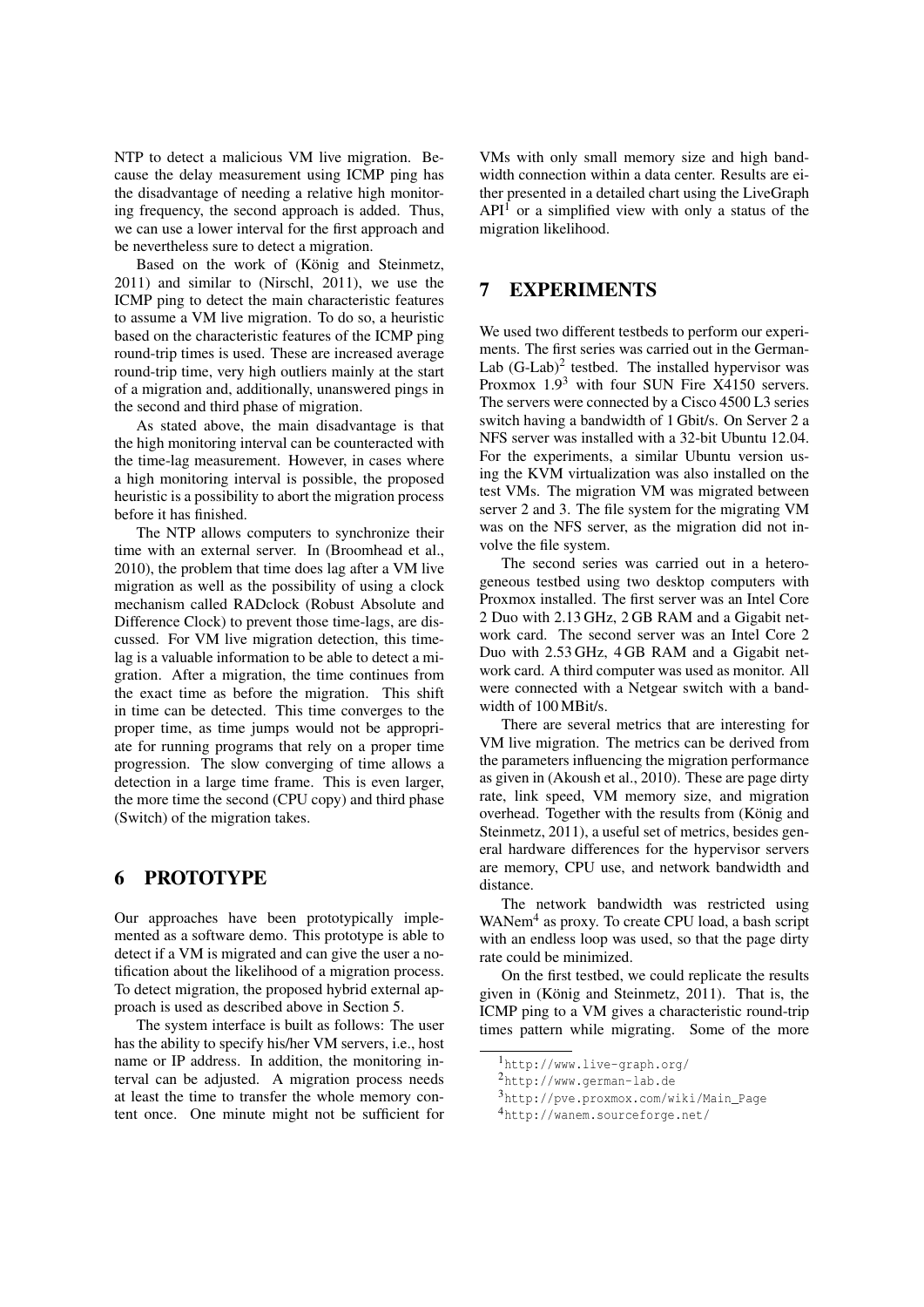

Figure 3: Measurements in the heterogeneous network topology. Measuring migration from first to second server and vice versa with ICMP ping every second. Negative values mark unanswered pings, not round-trip times. (a) Ping to first server. (b) Ping to second server. (c) Ping to VM. (d) CPU load 100 percent on VM, ping to VM. SCP transfer measurements in a similar way, copy from first to second server and vice versa. (e) Ping to first server. (f) Ping to second server.

interesting test results were obtained using the second testbed with heterogeneous setup. This is also more realistic in case of an attacker stealing VMs into his/her own subnet. The most interesting result measurements are shown in Figure 3. The first three Figures 3(a)–3(c) show the ICMP ping measurement for both servers involved in the migration and the VM itself. The migration is first performed from server 1 to server 2 and afterwards from server 2 to server 1. As can be seen, not only the measurement for the VM shows a characteristic trace, but also the hypervisor servers do so. The characteristics are significantly more pronounced when pinging the less powerful server (in terms of CPU power). In addition, the characteristics are almost only measurable for the server initiating the migration process, independent from the computing power.

We used the first testbed described and measured the occurring time course. As can be seen in Figure 4, the time-lags after a migration are over 100 ms. That time corresponds to phase 2 of the migration process that largely depends on the speed at which the last remaining VM resources are copied. The time converges after a synchronizing event with an NTP server. A low monitoring interval is possible, because the time to converge takes more than several minutes and only after an NTP update occurs.

In addition, we performed a simulation approach for the VM live migration. To do so, we used the



Figure 4: Measuring a time-lag when migrating a VM. This induces a time-lag of more than 100 ms.

second testbed and copied files using SCP (Secure CoPy). The characteristics while pinging the first and the second server are depicted in  $3(e)$  and  $3(f)$  for a file with a size of 2 GB. The SCP copy shows similar characteristics as a migration process. When compared to Figure 3(a) and 3(b), the round-trip times and general pattern are similar. Outliers at the beginning and an increase in average ping round-trip time can be seen. Only the unanswered pings are not present, as could be expected. This supports the need for a hybrid approach.

We used the prototype to test VM live migration